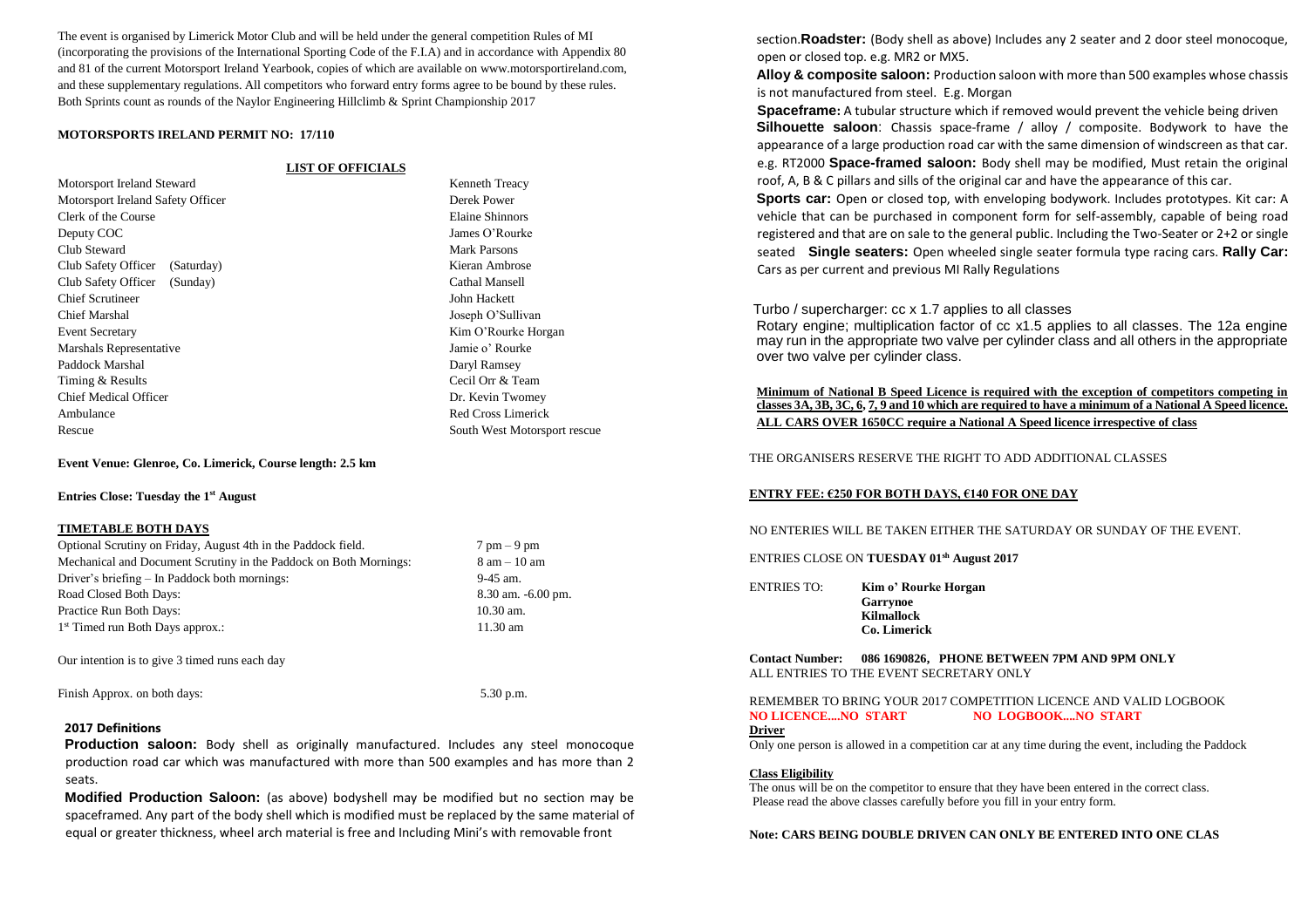## **Double Drivers**

Double drive cars must display a sticker provided by the organisers. The sticker should be a black "D" on white background to be placed on top of the windscreen or middle of the bodywork in front of the driver for single seaters.

## **Competition Numbers**

Number must be clearly visible on both sides of the car. Registered Hillclimb & Sprint competitors are asked to state on their entry form their registered number. Non registered competitors will be provided with a number by the organizers. Only the race number that you are running with on the weekend of the event is to be visible on your car all other numbers are to be covered up or removed. The onus is on double drivers to make sure that the correct number is on the car before they get to the start line.

## **Paddock**

No competitor's cars will be allowed park on the road before 8.30am on the morning of the sprint. There shall be no holding of spaces for any competitors. As you enter the paddock you shall follow signs to the field provided, there shall be marshals observing this rule, you must at all times obey the paddock marshal's instructions. Double drivers shall be accommodated but will have to make themselves known to the paddock marshal who will have a list of the double drives. Waste bins will be provided in the paddock. A port-a-loo will be in the paddock.

## **Practice and timed runs**

Each competitor must undertake one practice run and no practice re-runs will be allowed. Each competitor must sign on both days before they will be issued with run tickets – no ticket no run. No competitor will be allowed on the hill after the roads are closed.

## **Finish**

The finish line is indicated by chequered flag boards. After crossing the finishing line competitors must reduce speed as quickly as possible within the distance of the 3-2-1 boards.

## **Awards**

F.T.D. 1st, 2nd, 3rd 1<sup>st</sup>, 2<sup>nd</sup>, 3<sup>rd</sup> in class each day 1<sup>st</sup> ladies awards each day, (1<sup>st</sup> lady not already receiving an award) F.T.D. overall for the weekend

## **Prize Giving**

Saturday's prize giving will take place in Deebert House Hotel at 9-30pm Sunday's prize giving will take place in the paddock (approx.) 30 mins after the last car.

## **Final Instructions**

Final instructions will be available on line a[t www.Limerickmc.ie](http://www.limerickmc.ie/) & [www.irishhillclimb.com](http://www.irishhillclimb.com/) On Wednesday 02rd of August



## **Limerick Hillclimb Weekend**

## **05th & 06th August**

**Rounds 9 & 10 of the**

**Naylor Engineering**

**Hillclimb & Sprint Championship 2017**

**For the Frank Keane Trophy**